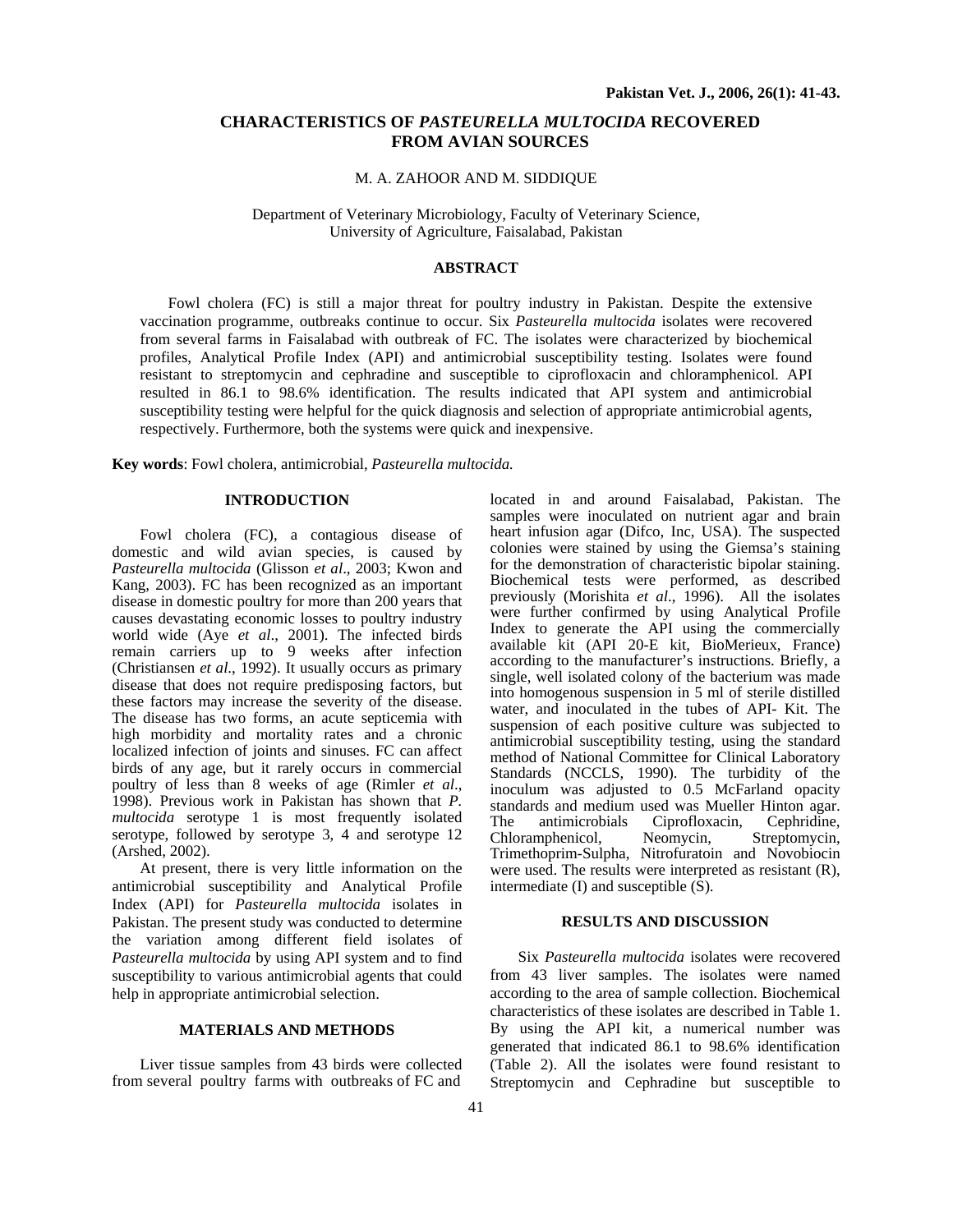| Sr.            | Source of   | Gelatin      | <b>Catalase</b> | H <sub>2</sub> S | <b>Nitrate</b> | <b>Methyl</b>  | Voges-          | <b>Urease</b> | <b>Indole</b> |  |
|----------------|-------------|--------------|-----------------|------------------|----------------|----------------|-----------------|---------------|---------------|--|
| No.            | isolates    | liquefaction | test            | production       | reduction      | red            | <b>Proskaur</b> | production    | production    |  |
|                |             |              |                 |                  |                | test           | test            | test          | test          |  |
|                | Summundri   |              | $+$             | $^{+}$           | $^{+}$         | $\overline{a}$ |                 |               | $+$           |  |
|                | Road (SR)   |              |                 |                  |                |                |                 |               |               |  |
| 2              | Jaranwala   |              | $+$             |                  | $+$            |                |                 |               | $+$           |  |
|                | Road (JR)   |              |                 |                  |                |                |                 |               |               |  |
| 3              | Barnala &   |              | $+$             |                  | $+$            |                |                 |               | $+$           |  |
|                | Adda Joal   |              |                 |                  |                |                |                 |               |               |  |
|                | (BA1)       |              |                 |                  |                |                |                 |               |               |  |
| $\overline{4}$ | Barnala &   |              | $+$             | $+$              | $+$            |                |                 |               | $+$           |  |
|                | Adda Joal   |              |                 |                  |                |                |                 |               |               |  |
|                | (BA2)       |              |                 |                  |                |                |                 |               |               |  |
| 5              | Barnala &   | ۰            | $+$             |                  | $^{+}$         |                |                 |               | $+$           |  |
|                | Adda Joal   |              |                 |                  |                |                |                 |               |               |  |
|                | (BA3)       |              |                 |                  |                |                |                 |               |               |  |
| 6              | Satiana     |              | $+$             |                  | $^{+}$         |                |                 |               | $^{+}$        |  |
|                | Road $(S1)$ |              |                 |                  |                |                |                 |               |               |  |

**Table 1: Biochemical characteristics of** *Pasteurella multocida* **isolates**

Ciprofloxacin and Chloramphenicol. Summundri Road (SR) isolate was found susceptible to Novobiocin, while rest of the isolates were found resistant. Trimethoprim Sulpha, Neomycin and Nitrofurantoin gave variable results for all the isolates as susceptible, intermediate and resistant (Table 2).

Analytical Profile Index results of the isolates are in accordance with Waltman and Horne (1993) i.e. excellent to good identification. Furthermore, the system was found quick and easy to perform, as it took less than 24 hrs for biochemical as well as sugar fermentation tests on a single strip.

Antimicrobial susceptibility results were observed with different patterns showing variable responses to different antimicrobial agents. In previous studies, antimicrobial susceptibility of various *Pasteurella multocida* isolates has been described (Aye *et al*., 2001; Waltman and Horne, 1993; Shivachandra *et al*., 2004), showing that the isolates are absolutely resistant to Trimethoprim in combination with Sulphadiazine, as intermediate susceptible to resistant results were observed in the present study. Morishita *et al*. (1996) reported that *Pasteurella multocida* isolates were susceptible to Trimethoprim-Sulfamethoxazole. All the

six isolates were found susceptible to Chloramphenicol and Ciprofolxacin and resistant to Cephradine and Streptomycin. These results are not in agreement with previous studies (Morishita *et al*., 1996) which described that the isolates were intermediate sensitive to resistant. Majority of the isolates were susceptible to Neomycin, as described by Waltman and Horne (1993).

Antibiogram profiles obtained from the present work revealed that a variable pattern of drug susceptibility existed among field isolates of *P. multocida* belonging to different areas. It might be due to the emergence of new strains or variants. Similar results about the emergence of multidrug-resistant strains of *P. multocida* among different isolates have been described by Shivachandra *et al*. (2004). It is suggested that birds suffering from fowl cholera may preferably be treated with Ciprofloxacin and Chloramphenicol.

## **REFERENCES**

Arshed, M. J., 2002. Studies on immunoprophylaxis of fowl cholera. PhD Thesis. Dept. Vet. Microbiol., Univ. Agri. Faisalabad, Pakistan.

**Table 2: Antibiogram and API- 20 E No. of** *Pasteurella multocida* **Isolates** 

| Tubic 2: Anthologram and Art 2 30 E FOC 01 Fasten cha manochia 1901accs |           |                       |           |            |    |     |           |   |   |           |  |
|-------------------------------------------------------------------------|-----------|-----------------------|-----------|------------|----|-----|-----------|---|---|-----------|--|
| <b>Isolates</b>                                                         | $API-20E$ | <b>Identification</b> | <b>ST</b> | <b>CIP</b> | NB | TMS | <b>CH</b> | N |   | <b>Ne</b> |  |
|                                                                         | No.       | $\mathcal{O}(0)$      |           |            |    |     |           |   |   |           |  |
| SR                                                                      | 0040020   | 86.1                  | R         | S          | S  | R   | R         |   | S |           |  |
| JR1                                                                     | 0044520   | 98.1                  | R         |            | R  |     | R         | R |   |           |  |
| BA1                                                                     | 0040520   | 86.5                  | R         | S          | R  |     | R         |   |   | S         |  |
| B <sub>A</sub> 2                                                        | 0044520   | 98.1                  | R         | S          | R  | R   | R         |   |   | S         |  |
| BA3                                                                     | 0040520   | 86.5                  | R         | S          | R  |     | R         | S | S | R         |  |
| S1                                                                      | 0040024   | 98.6                  | R         | S          | R  | R   | R         |   | S | S         |  |
|                                                                         |           |                       |           |            |    |     |           |   |   |           |  |

C= Chloramphenicol, CH= Cephridine, CIP= Ciprofolxacin, N= Nitrofuranoin, NB= Novobiocin, Ne= Neomycin, St= Streptomycin, TMS= Trimethoprim-Sulphadiazine, S=Susceptible, I=Intermediate and R=Resistant.